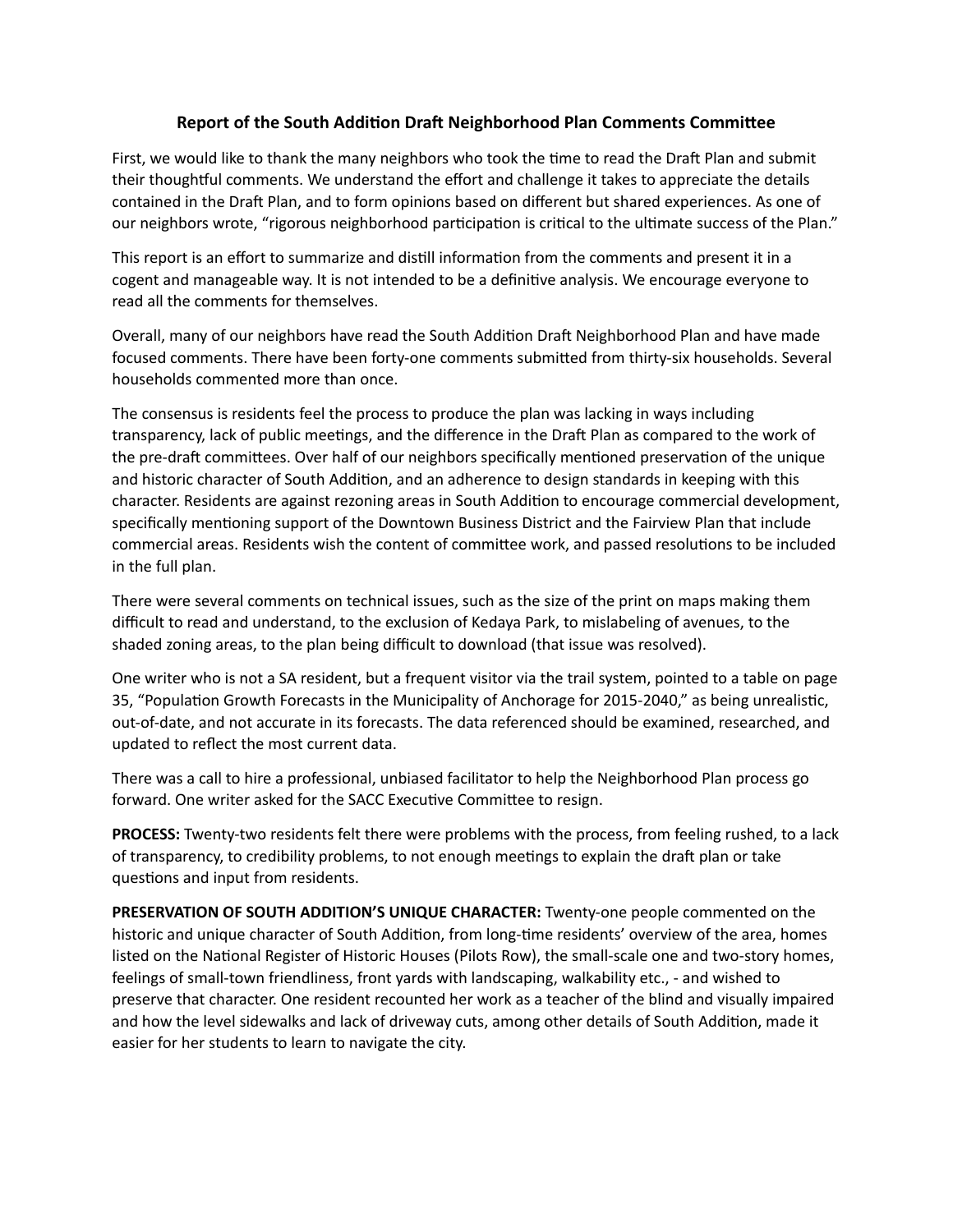**CONTENT:** Fourteen neighbors were disturbed by the omission of previous work done by committees that produced conclusive reports and numerous resolutions, that are published on the SACC website, and information gathered from previous meetings held on the plan in 2016 and 2017.

**REZONING AND COMMERCIAL DEVELOPMENT:** At least sixteen respondents are opposed to rezoning areas to R4, and specifically against encouraging small-scale commercial development in areas between 10<sup>th</sup> and 15<sup>th</sup> Avenues between I and L Streets, and between A and C Streets. Residents mention appropriate mixed use development already present in South Addition such as in the Fire Island Bakery area. Some residents feels South Addition already has what it needs, but specifically do not want to see liquor stores or a "pot shop" in the neighborhood. There were several residents of Park Place condos who responded specifically against the rezoning of the area north of the condos, and the lack of detail on the proposed "Neighborhood Centers." One writer suggested that the Park Strip could be used for "mixed business and residential" development, although it was unclear if the writer meant the Park Strip itself or the streets bordering it.

**DESIGN STANDARDS:** Twenty writers were concerned about design standards, and felt it important to include restrictions on home height and bulk in keeping with the neighborhood's character. To encourage "eyes on the street" windows with garages on alleys. To emphasize front yards, landscaping and level sidewalks. To notify neighbors when a builder requests an exemption from the zoning laws. One resident objected to any kind of design standards and wondered who would make those decisions. There is some support for **ADU's** and/or MIL apartments as long as they are sensitively designed to fit in with the surrounding homes, and preserve solar access and privacy.

**SOLAR ACCESS:** Twelve neighbors talked specifically about preserving access to sunlight, especially with many homes having recently installed solar panels on their roofs, and the proliferation of bulkier and taller homes being built over a larger footprint on neighboring lots.

**OVERLAYS:** Seven people were worried about the length of the overlay process, and that if overlays were to be utilized, they needed to happen quickly. One writer objected to overlays outright because of the time issue.

**SNOW REMOVAL:** Two residents said that snow storage on lots has become a problem due to infill and larger homes leaving no room on their lots for storage. Three residents said snow removal on streets was a problem due to increased on-street parking, and providing on-site parking should be a requirement. The writer mentioned above cited the walkability of shoveled sidewalks and how it helped her work with teaching the blind to navigate the city streets. One resident said requiring sidewalk snow shoveling was unenforceable and should not be specifically covered in the plan.

**TRAFFIC CALMING:** Two residents would like to see more traffic calming, especially in the Fire Island area (citing her child had been hit by a car in the area), and along the major roads, I, L, A and C, dissecting the neighborhood. One resident cited a 2015 resolution on traffic calming.

**STOLT LANE PAVING:** Three people were adamantly opposed to paving Stolt Lane and the installation of parking meters.

AIR BNBS: Two neighbors complained about the concentration of AirBnBs in the Bootlegger Cove area resulting in more noise and traffic.

**UNDERGROUNDING UTILITIES:** Three people cited undergrounding of utilities has long been promised for South Addition.